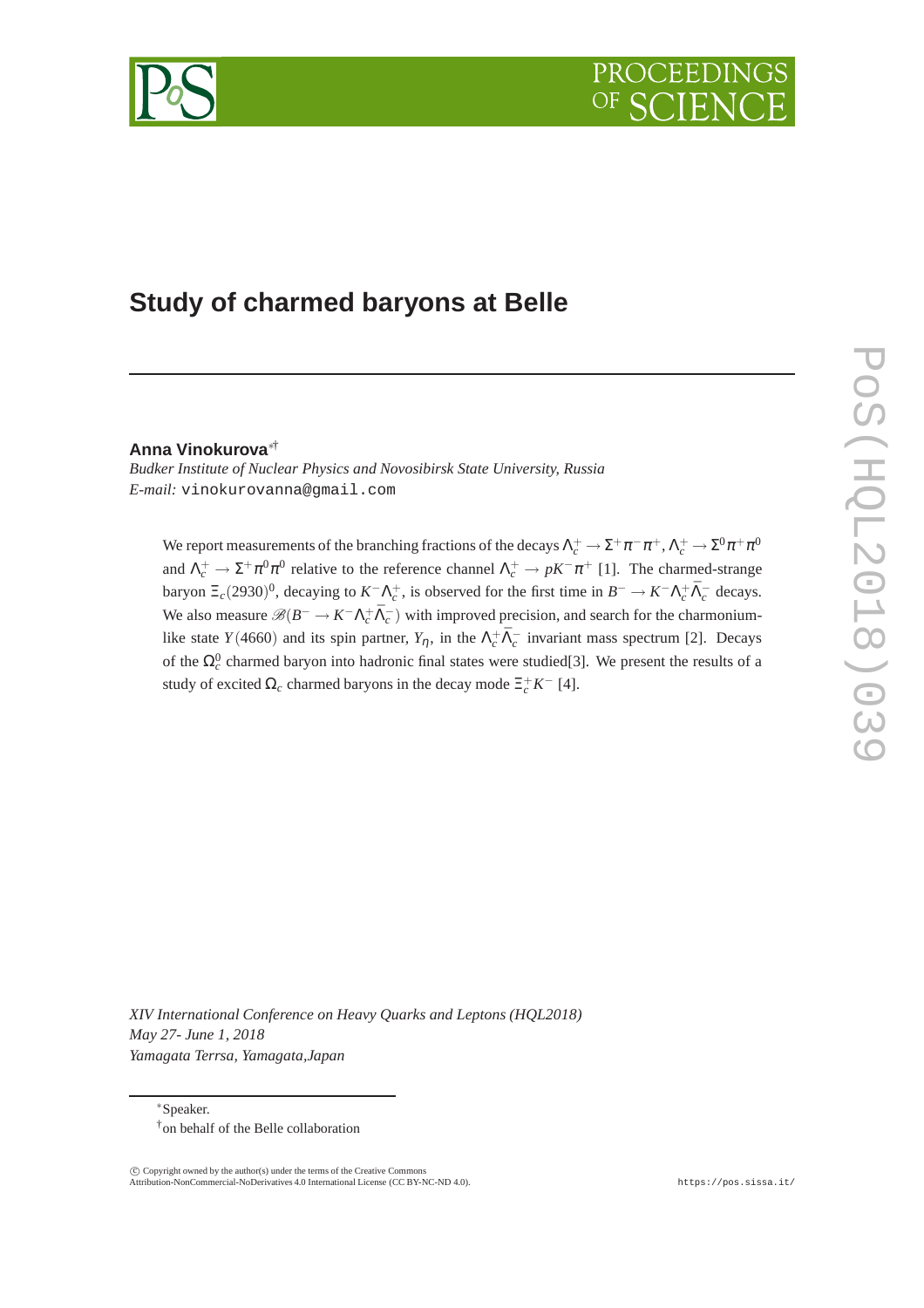All the following analyses are based on the full data sample collected by the Belle detector [5] at the KEKB asymmetric-energy  $e^+e^-$  collider [6]. For sections 1 and 2 the data are collected at and near the Y(4S) resonance, corresponding to an integrated luminosity of 711 fb<sup>-1</sup>. For sections 3 and 4 the analyses also include the Belle data taken at beam energies corresponding to the other Y resonances and the nearby continuum  $(e^+e^- \rightarrow q\bar{q}$ , where  $q \in \{u, d, s, c\}$ ), corresponding to an integrated luminosity of 980 fb<sup>-1</sup>.

#### **1. Measurement of the decays**  $\Lambda_c \to \Sigma \pi \pi$

The Λ*c*, which is the lightest charmed baryon and has a *udc* quark configuration, plays a key role in the study of charmed baryons. As most  $\Lambda_b^0$  decays include a  $\Lambda_c^+$  in their decay products, improved measurements of  $\Lambda_c^+$  hadronic branching fractions help to constrain fragmentation functions of bottom, as well as charm, quarks through the measurement of inclusive heavy-flavor baryon production. The recent model-independent measurements of the normalization mode  $\Lambda_c \to pK\pi$  by Belle [7] and BESIII [8] improve the accuracy of  $\Lambda_c^+$  branching fractions measured relative to this mode. The decay  $\Lambda_c^+ \to \Sigma \pi \pi$  is particularly interesting as it has been proposed as a possible avenue to extract the  $\Sigma - \pi$  scattering length, and this measurement would provide crucial information in the study of the  $\Lambda(1405)$  resonance.

We report measurements of the branching fractions of the decays  $\Lambda_c^+ \to \Sigma^+ \pi^- \pi^+$ ,  $\Lambda_c^+ \to$  $\Sigma^0 \pi^+ \pi^0$  and  $\Lambda_c^+ \to \Sigma^+ \pi^0 \pi^0$  relative to the reference channel  $\Lambda_c^+ \to pK^-\pi^+.$ 

The signal yields are extracted using an unbinned extended maximum-likelihood fit to the Λ*c*candidate invariant-mass distribution. To extract the signal yields in a model-independent way, the Dalitz distribution of each decay is binned and independent fits are performed in each bin. The binning and the Dalitz-bin efficiencies for  $\Lambda_c^+ \to \Sigma^0 \pi^+ \pi^0$  (as an example) are shown in Fig. 1. Figure 2 shows sample Dalitz-bin plot for the same channel to illustrate the extraction of the signal yields.



**Figure 1:** Dalitz distribution binning and reconstruction efficiency in bins of  $M(\Sigma^0 \pi^+)^2$  vs.  $M(\pi^0 \pi^+)^2$  for the  $\Lambda_c^+ \to \Sigma^0 \pi^+ \pi^0$  channel. The red curved line is the kinematic boundary of the Dalitz plot. The fits in representative bins (a), (b) and (c) are shown in Fig. 2.

The branching fractions of the decays  $\Lambda_c^+ \to \Sigma^+ \pi^- \pi^+$ ,  $\Lambda_c^+ \to \Sigma^0 \pi^+ \pi^0$ , and  $\Lambda_c^+ \to \Sigma^+ \pi^0 \pi^0$ relative to that of the decay  $\Lambda_c^+ \to pK^-\pi^+$  are calculated from the total efficiency-corrected signal yields and given in Table 1.

The results agree with previous experimental findings where they exist. This is the first measurement of  $\Lambda_c^+ \to \Sigma^+ \pi^0 \pi^0$ . The measurement of  $\Lambda_c^+ \to \Sigma^0 \pi^+ \pi^0$  is four times more precise than the current world average.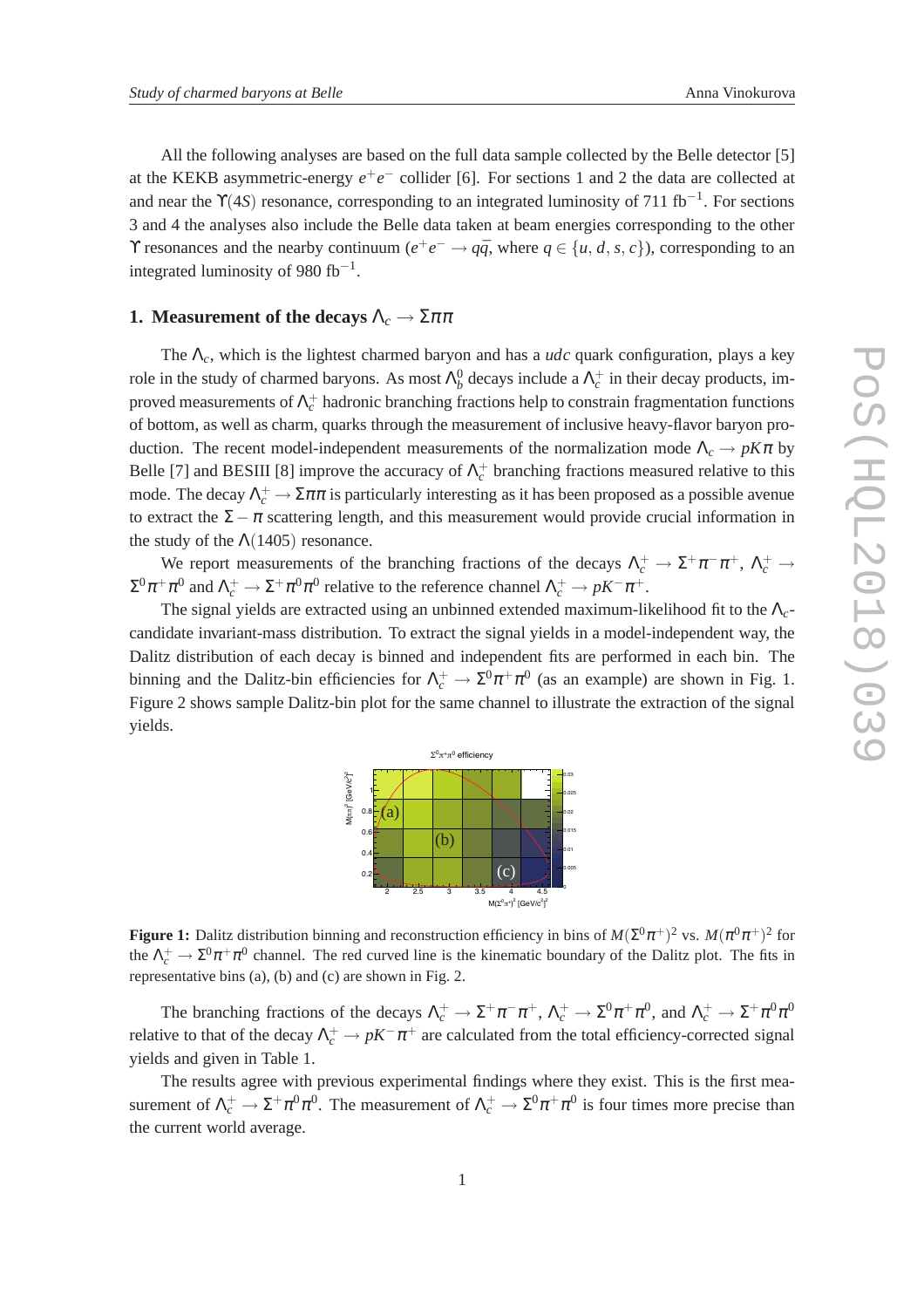

**Figure 2:** Fits (solid blue curves) in three representative Dalitz bins for the  $\Lambda_c^+ \to \Sigma^0 \pi^+ \pi^0$  channel. From left to right, the panels correspond to bins (a), (b), and (c) in Fig. 1. The signal is shown as the red dotted curve and the combinatorial background as the green dashed curve. The pull distribution of the fit is shown at the bottom of each panel.

| Final state            | $\mathscr{B}(\Sigma \pi \pi)/\mathscr{B}(pK\pi)$ | $\mathscr{B}(\Sigma \pi \pi)$ [%]                             | $\mathscr{B}_{WA}(\Sigma \pi \pi)$ [%] |
|------------------------|--------------------------------------------------|---------------------------------------------------------------|----------------------------------------|
| $\Sigma^+\pi^-\pi^+$   | $0.706 + 0.003 + 0.030$                          | $4.48 \pm 0.02 \pm 0.19 \pm 0.23$                             | $4.57 + 0.29$                          |
| $\Sigma^0 \pi^+ \pi^0$ |                                                  | $0.491 \pm 0.005 \pm 0.023$ $3.12 \pm 0.03 \pm 0.15 \pm 0.16$ | $2.3 + 0.9$                            |
| $\Sigma^+\pi^0\pi^0$   |                                                  | $0.198 \pm 0.006 \pm 0.017$ $1.26 \pm 0.04 \pm 0.11 \pm 0.07$ | $\overline{\phantom{0}}$               |

**Table 1:** Branching fraction measurements. The third column lists the absolute branching fractions taking  $\mathscr{B}(\Lambda_c^+ \to pK^-\pi^+) = 6.35 \pm 0.33$  % [9]. Errors are statistical, systematic, and from  $\mathscr{B}(pK\pi)$ , respectively. In the final column, the current world average is given.

## 2. Observation of  $\Xi_c(2930)^0$  and updated measurement of  $B^-\to K^-\Lambda_c^+\bar{\Lambda}_c^-$

The  $\Xi_c(2930)$  charmed-strange baryon has been reported only in the analysis of  $B^- \to K^- \Lambda_c^+ \bar{\Lambda}_c^$ by BaBar [10], where they claim a signal in the  $K^-\Lambda_c^+$  invariant mass distribution. However, neither the results of the fit to their spectrum nor the significance of the signal were given; the Particle Data Group (PDG) lists it as a "one star" state [9]. The same *B* decay mode can be used to study the  $\Lambda_c^+ \bar{\Lambda}_c^-$  invariant mass. In this system, Belle has previously observed a charmonium-like state, the *Y*(4630), in the initial-state radiation (ISR) process  $e^+e^- \to \gamma_{\rm SR} \Lambda_c^+ \bar{\Lambda}_c^-$  [11]. As this mass is very close to that of the *Y*(4660) observed by Belle in the ISR process  $e^+e^- \to \gamma_{\rm ISR} \pi^+\pi^-\psi'$  [12], many theoretical explanations assume they are the same state. If the  $Y(4660)$  is modeled as an  $f_0(980)\psi'$ bound state, it is predicted that it should have a spin partner – an  $f_0(980)\eta_c(25)$  bound state denoted as the  $Y_{\eta}$  – with a mass and width of  $4613 \pm 4$  MeV/ $c^2$  and around 30 MeV, respectively, and a large partial width into  $\Lambda_c^+ \bar{\Lambda}_c^-$  [13].

We reconstruct the  $\Lambda_c^+$  via the  $\Lambda_c^+ \to pK^-\pi^+$ ,  $pK_S^0$ ,  $\Lambda\pi^+$ ,  $pK_S^0\pi^+\pi^-$ , and  $\Lambda\pi^+\pi^+\pi^-$  decay channels. When a  $\Lambda_c^+$  and  $\bar{\Lambda}_c^-$  are combined to reconstruct a *B* candidate, at least one is required to have been reconstructed via the  $pK^+\pi^-$  or  $\bar{p}K^-\pi^+$  decay process.

To obtain the  $B^- \to K^- \Lambda_c^+ \bar{\Lambda}_c^-$  signal yields, we perform an unbinned 2D simultaneous extended maximum-likelihood fit to the  $\Delta M_B$  versus  $M_{bc}$  distributions for the five reconstructed  $\Lambda_c$ decay modes. The mass difference  $\Delta M_B$  is defined as  $M_B - m_B$ , where  $M_B$  is the invariant mass of the *B* candidate and *m<sup>B</sup>* is the nominal *B*-meson mass. The beam-energy-constrained mass  $M_{bc}$  is defined as  $\sqrt{E_{\text{beam}}^2/c^2 - (\sum \vec{p}_i)^2}/c$ , where  $E_{\text{beam}}$  is the beam energy and  $\vec{p}_i$  are the threemomenta of the *B*-meson decay products, all defined in the center-of-mass system. Figure 3 shows the 2D distribution and projections of the fit superimposed on the  $M_{bc}$  and  $\Delta M_B$  distribu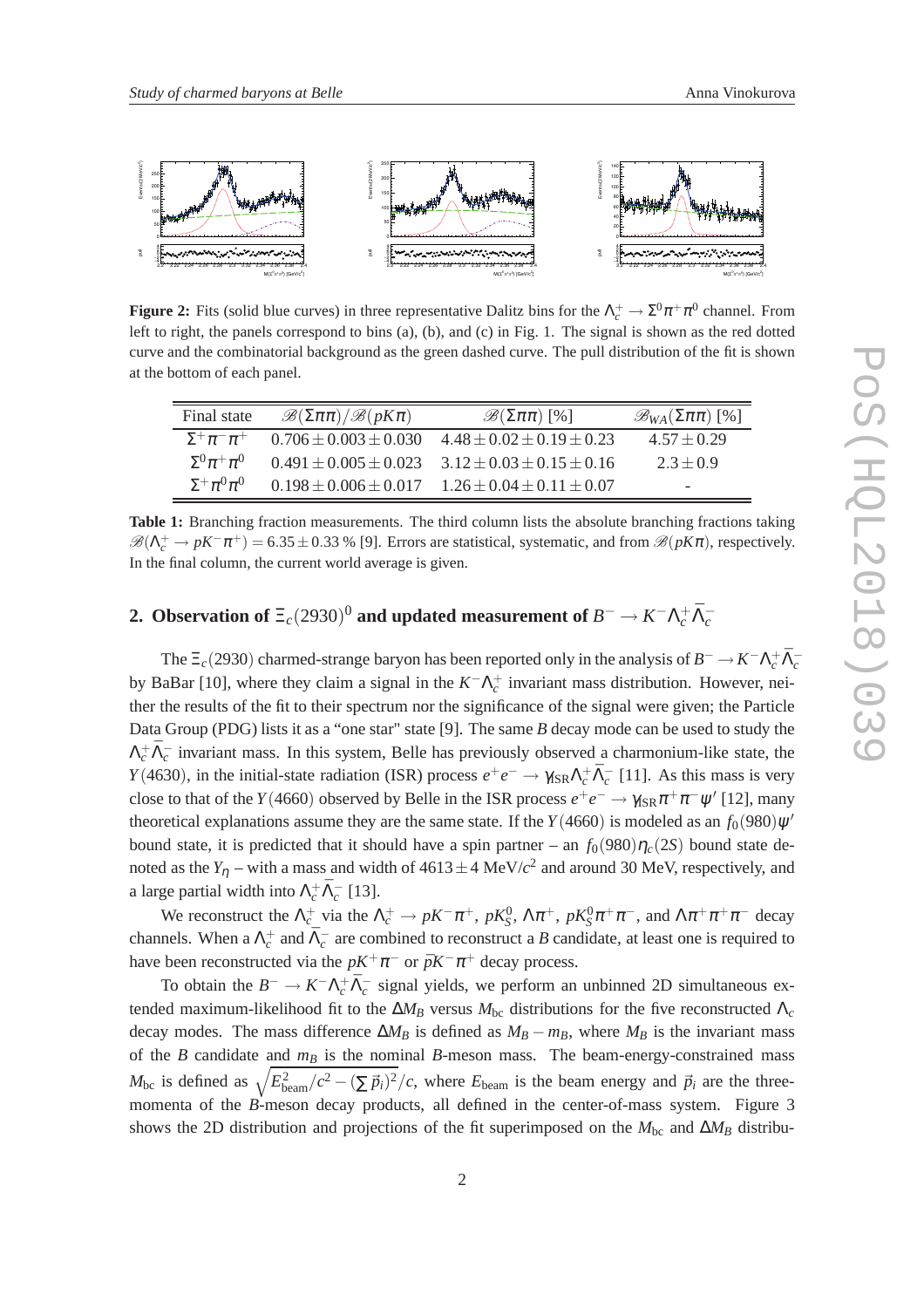tions, summing over all five reconstructed  $\Lambda_c$  decay modes. We observe  $153 \pm 14$  signal events with a signal significance above 10 $\sigma$ , and extract the branching fraction of  $\mathscr{B}(B^- \to K^- \Lambda_c^+ \bar{\Lambda}_c^-)$  $[4.80 \pm 0.43(stat) \pm 0.60(syst)] \times 10^{-4}$ . This result has a much-improved precision comparing to the previous measurements done by BaBar [10] and Belle [14].



**Figure 3:** Signal-enhanced distribution of  $\Delta M_B$  versus  $M_{bc}$  (left) and its projections (center and right) from the selected  $B^- \to K^- \Lambda_c^+ \bar{\Lambda}_c^-$  candidates, summing over all five reconstructed  $\Lambda_c$  decay modes. The signal region is indicated by green box.

An unbinned simultaneous extended maximum-likelihood fit is performed to the  $K^- \Lambda_c^+$  invariant mass spectra for selected *B*- and  $\Lambda_c$ -signal events and the  $\Lambda_c^+$  and  $\bar{\Lambda}_c^-$  mass sidebands. The fit results are shown in Fig. 4 (left). The fitted mass and width of the  $\Xi_c(2930)$  are  $M_{\Xi_c(2930)} =$  $2928.9 \pm 3.0$ (stat)<sup> $+0.9$ </sup><sub>12.0</sub>(syst) MeV/*c*<sup>2</sup> and  $\Gamma_{\Xi_c(2930)} = 19.5 \pm 8.4$ (stat)<sup> $+5.9$ </sup><sub>-7.9</sub>(syst) MeV. The significance of the fit is 5.2  $\sigma$ .

The  $M_{\Lambda_c^+\bar{\Lambda}_c^-}$  spectrum is shown in Fig. 4 (center and right), in which no clear  $Y_\eta$  or  $Y(4660)$ signals is evident. An unbinned extended maximum-likelihood fit is applied to the  $\Lambda_c^+ \bar{\Lambda}_c^-$  mass spectrum to extract the signal yields of the  $Y_n$  and  $Y(4660)$  in *B* decays. In the fit, the signal shape of the *Y*<sub>n</sub> or *Y*(4660) is obtained from MC simulation directly with the input parameters  $M_{Y_n} = 4616$ MeV/ $c^2$  and  $\Gamma_{Y_n} = 30$  MeV, and  $M_{Y(4660)} = 4643$  MeV/ $c^2$  and  $\Gamma_{Y(4660)} = 72$  MeV. From the fits, we have  $10 \pm 23$  *Y*<sub>n</sub> signal events with a statistical signal significance of 0.7 $\sigma$ , and  $-10 \pm 26$  $Y(4660)$  signal events. As the statistical signal significance of each *Y* state is less than 3 $\sigma$ , 90% C.L. Bayesian upper limits on  $\mathscr{B}(B^- \to K^- Y)\mathscr{B}(Y \to \Lambda_c^+ \bar{\Lambda}_c^-)$  are determined to be  $1.2 \times 10^{-4}$  and  $2.0 \times 10^{-4}$  for  $Y = Y_\eta$  and  $Y(4660)$ , respectively.



**Figure 4:** The  $M_{K-\Lambda_c^+}$  distribution of the selected data candidates, with fit results superimposed (left). The  $\Lambda_c^+ \bar{\Lambda}_c^-$  invariant mass spectra in data with  $Y_\eta$  (center) and  $Y(4660)$  (right) signals included in the fits.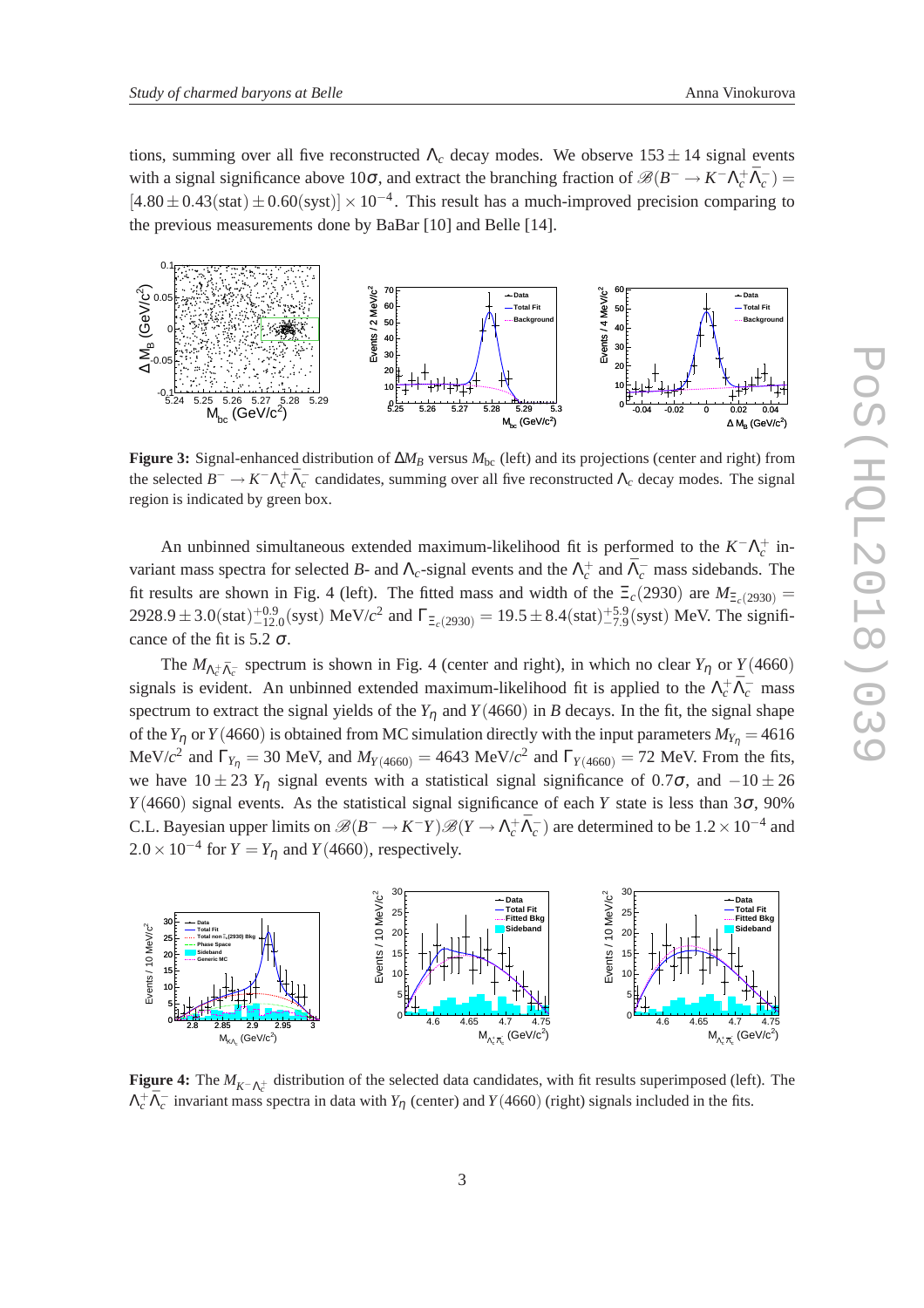### **3.** Measurement of branching fractions of hadronic decays of the  $\Omega_c^0$  baryon

The  $\Omega_c^0$  comprises the combination of a charm quark and two strange quarks. The two spectator quarks of the  $\Omega_c^0$  have the same flavor, and this leads to many decay diagrams producing the same final states. Constructive interference among these diagrams is thought to explain the short lifetime, despite the fact that, unlike other charmed baryons, it cannot decay via a Cabibbo-favored W-exchange diagram. Measuring the branching fractions of all the charmed hadrons helps to disentangle the various processes involved and adds to our knowledge of the dynamics of charmed baryon decays.

We present the most precise measurements of the branching fractions of  $\Omega_c^0$  decays into four decay modes  $(\Omega^- \pi^+ \pi^0, \Omega^- \pi^+ \pi^- \pi^+, \Xi^- K^- \pi^+ \pi^+, \Xi^- \bar{K}^0 \pi^+)$ . These modes have previously been measured by the CLEO [15] and/or BaBar [16] Collaborations. We also present the measurement of three previously unreported decays ( $E^{-}\bar{K}^{0}\pi^{+}$ ,  $E^{0}\bar{K}^{0}$  and  $\Lambda \bar{K}^{0}\bar{K}^{0}$ ) and a search for one other decay,  $\Sigma^+ K^- K^- \pi^+$ , that was reported by the E687 Collaboration [17]. All branching fractions are measured relative to the decay  $\Omega_c^0 \to \Omega^- \pi^+$ .

Figure 5 shows the invariant mass distributions for eight  $\Omega_c^0$  decay modes. Many of the modes under consideration may have resonant substructure that can help to reveal their decay mechanisms. Figure 6(a) shows the  $\pi^+\pi^0$  invariant mass in the  $\Omega_c^0 \to \Omega^-\pi^+\pi^0$  mass distribution. A fit is made to this distribution using the sum of a  $\rho^+$  signal shape and a nonresonant shape flat in phase space. For the mode  $\Omega_c^0 \to \Xi^- K^- \pi^+ \pi^+$ , we present the scaled sideband-subtracted  $\Xi^- \pi^+$ and  $K^-\pi^+$  invariant mass distributions in Figs. 6(b) and 6(c). Polynomial nonresonant functions are fit to these distributions to find the yield of  $\Xi^0(1530)$  and  $\bar{K}^{*0}(892)$ , respectively. For the mode  $\Omega_c^0 \to \Xi^0 K^- \pi^+$ , we plot the sideband-subtracted  $K^- \pi^+$  invariant mass distribution and observe a clear peak due to the  $\bar{K}^{*0}$ (892) meson. The sum of a  $\bar{K}^{*0}$ (892) signal shape and a polynomial nonresonant shape is fit to this distribution and shown in Fig. 6(d).



**Figure 5:** Invariant mass distributions for the eight  $\Omega_c^0$  decay modes under consideration.

Results for the branching fractions are summarized in Table 2. These new measurements are consistent, within two standard deviations, with the previous measurements [9] and provide substantial improvements in precision.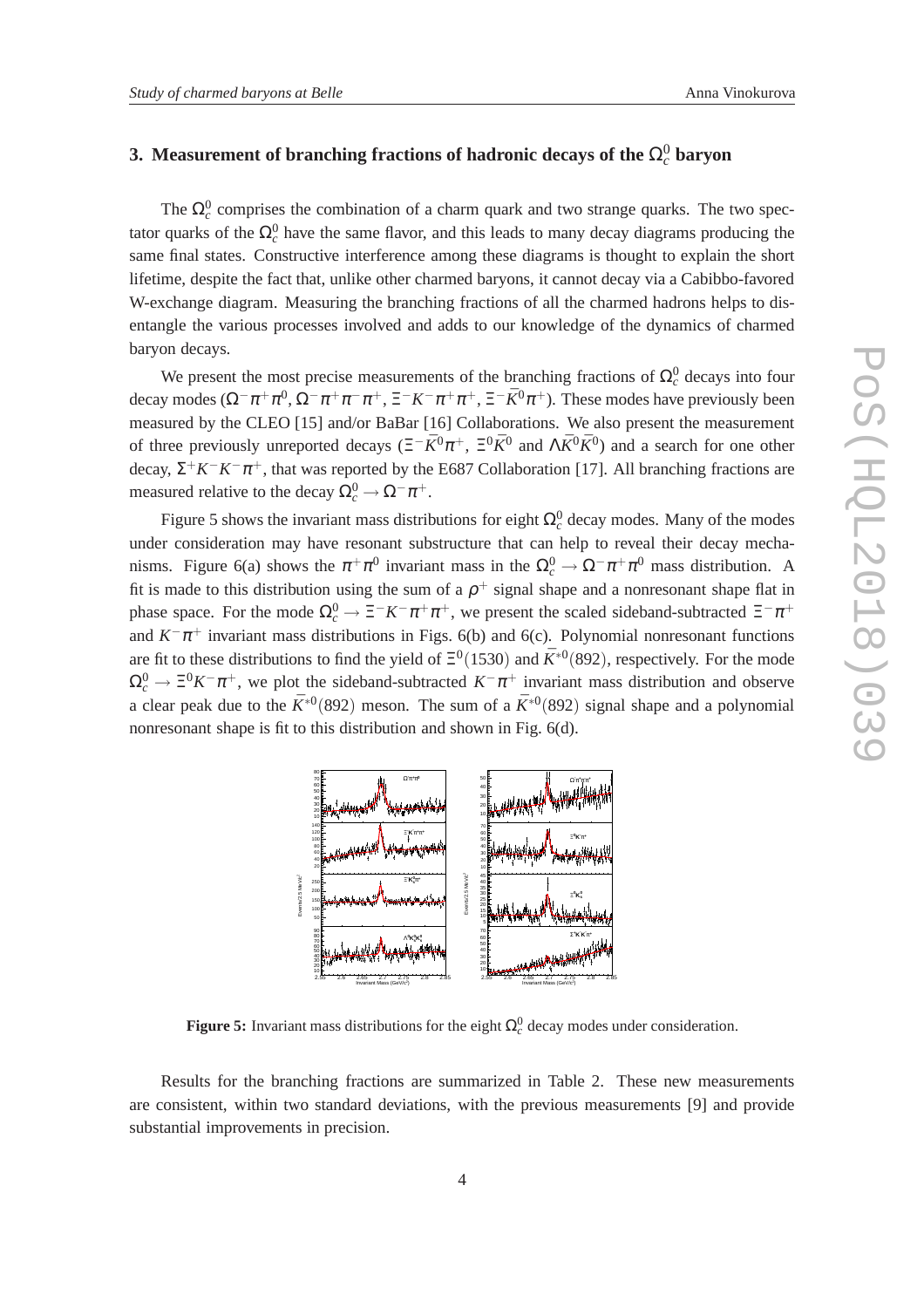

**Figure 6:** Background-subtracted invariant mass distributions for two-particle combinations: (a)  $\pi^+\pi^0$  for  $\Omega_c^0 \to \Omega^- \pi^+ \pi^0$  decays, (b)  $\Xi^- \pi^+$  and (c)  $K^- \pi^+$  for  $\Omega_c^0 \to \Xi^- K^- \pi^+ \pi^+$  decays, and (d)  $K^- \pi^+$  for  $\Omega_c^0 \to$  $\Xi^{0}K^{-}\pi^{+}$  decays. The blue dotted lines show the signals, the green dashed lines show the background, and the solid lines the sum of the two. Data are shown with circles.

| Mode                                 | Branching ratio                  | Substructure    | Previous measurement     |
|--------------------------------------|----------------------------------|-----------------|--------------------------|
|                                      | with respect to $\Omega^- \pi^+$ |                 |                          |
| $\Omega^-\pi^+$                      |                                  |                 |                          |
| $\Omega^-\pi^+\pi^0$                 | $2.00 + 0.17 + 0.11$             |                 | $1.27 + 0.3 + 0.11$      |
| $\Omega^- \rho^+$                    |                                  | $> 71\%$        |                          |
| $\Omega^{-} \pi^{+} \pi^{-} \pi^{+}$ | $0.32 \pm 0.05 \pm 0.02$         |                 | $0.28 \pm 0.09 \pm 0.01$ |
| $E^-K^-\pi^+\pi^+$                   | $0.68 + 0.07 + 0.03$             |                 | $0.46 + 0.13 + 0.03$     |
| $\Xi^0(1530)K^-\pi^+$                |                                  | $(33 \pm 9)\%$  |                          |
| $\Xi^- \bar K^{*0} \pi^+$            |                                  | $(55 \pm 16)\%$ |                          |
| $\Xi^0 K^- \pi^+$                    | $1.20 + 0.16 + 0.08$             |                 | $4.0 + 2.5 + 0.4$        |
| $\Xi^0 \bar{K}^{*0}$                 |                                  | $(57 \pm 10)\%$ |                          |
| $\Xi^- \bar{K^0} \pi^+$              | $2.12 + 0.24 + 0.14$             |                 |                          |
| $\Xi^{0}K^{0}$                       | $1.64 + 0.26 + 0.12$             |                 |                          |
| $\Lambda \bar{K}^0 \bar{K}^0$        | $1.72 + 0.32 + 0.14$             |                 |                          |
| $\Sigma^+ K^- K^- \pi^+$             | $< 0.32$ (90% CL)                |                 |                          |

**Table 2:** The summary of the results. The numbers in parentheses refer to the fraction of the multibody final state that includes the listed resonance. Previous measurements are performed by BaBar [16] and CLEO [15].

### **4.** Observation of excited  $\Omega_c$  charmed baryons in  $e^+e^-$  collisions

Recently, the LHCb collaboration announced the discovery of five narrow resonances in the final state  $\Xi_c^+ K^-$  [18]. In addition, they showed a wide enhancement at the higher mass of 3.188  $GeV/c<sup>2</sup>$ , which may comprise more than one state. Here we present the results of an analysis of the same final state using data from the Belle experiment, and confirm many of the LHCb discoveries.

Seven different  $\Xi_c^+$  decay modes are considered  $-\Xi^- \pi^+ \pi^+$ ,  $\Lambda K^- \pi^+ \pi^+$ ,  $\Xi^0 \pi^+$ ,  $\Xi^0 \pi^+ \pi^- \pi^+$ ,  $\Sigma^+ K^- \pi^+, \, \Lambda K^0_S \pi^+,$  and  $\Sigma^0 K^0_s \pi^+.$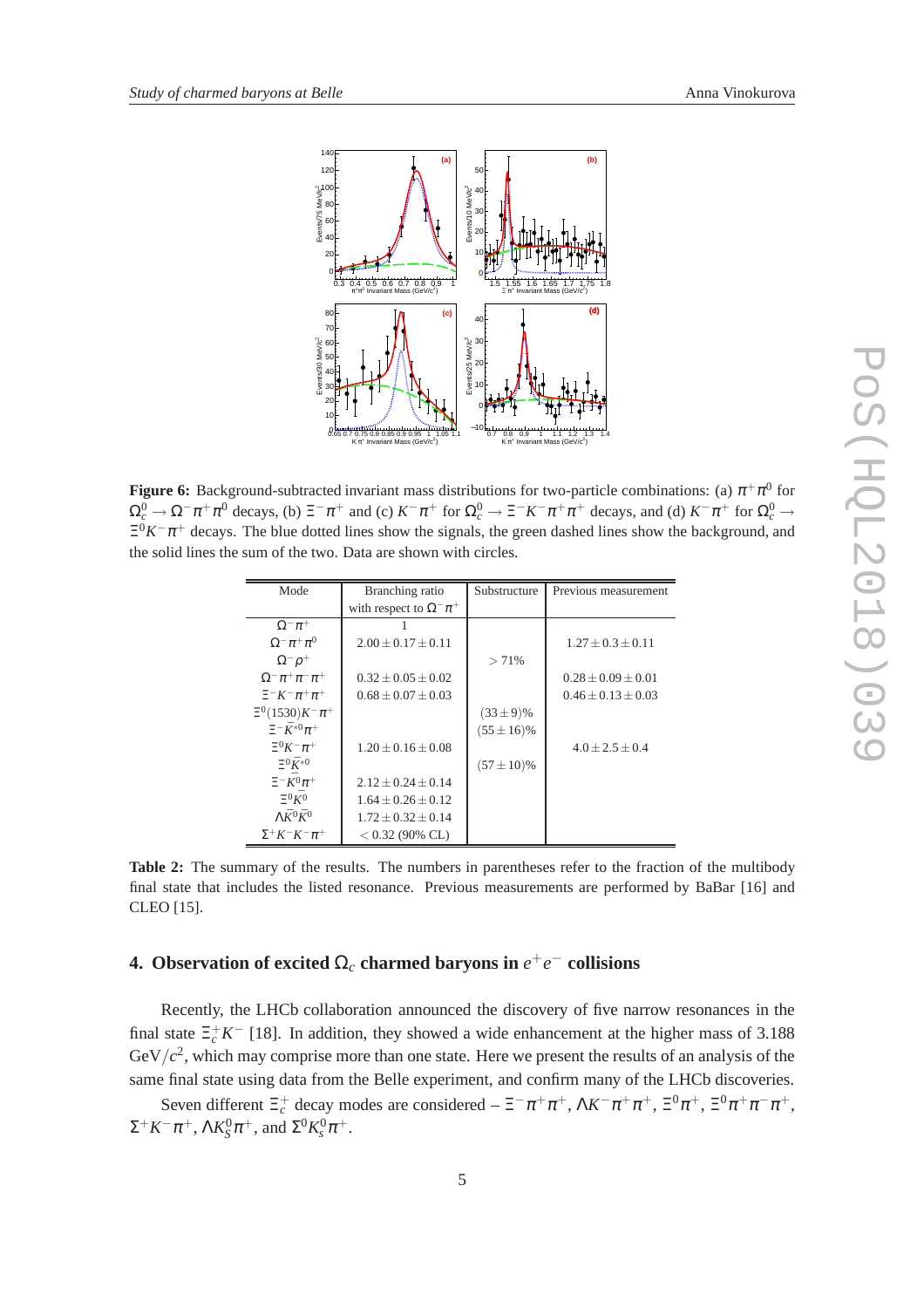Figure 7(a) shows the invariant mass distribution of the  $\Xi_c^+ K^-$  combinations in the mass range of interest, which starts at the kinematic threshold. The masses and intrinsic widths of all six resonances are fixed to the values found by LHCb. We use an unbinned likelihoood fit. Figure 7(b) shows the same distribution for wrong-sign, *i.e.*  $\Xi_c^+ K^+$  combinations. Figure 7(c) shows the same distribution using  $\Xi_c^+$  candidates with reconstructed masses three to five standard deviations from the canonical mass.



**Figure 7:** (a) The  $\Xi_c^+ K^-$  invariant mass distribution. The fit shown by the solid line is the sum of a threshold function (dashed line) and six Voigtian (Breit-Wigner convolved with Gaussian resolution) functions, with fixed masses, intrinsic widths and resolutions (dotted lines). (b) A threshold function fit to the  $\Xi_c^+ K^+$  (wrongsign) invariant mass distribution. (c) A threshold function fit to the invariant mass distribution for sidebands to the  $\Xi_c^+$  candidates in combination with  $K^-$  candidates.

Table 3 shows the yield for each of the five narrow resonances and the wide enhancement reported by LHCb. We can measure the masses of the five confirmed signals, by fitting the same distribution without constraining the masses. In all cases, the masses we find are consistent with the LHCb values, as shown in Table 3.

| $\Omega_c$ excited state | 3000          | 3050         | 3066            | 3090                                                                                                                                           | 3119          | 3188           |
|--------------------------|---------------|--------------|-----------------|------------------------------------------------------------------------------------------------------------------------------------------------|---------------|----------------|
| Yield                    | $37.7 + 11.0$ | $28.2 + 7.7$ | $81.7 \pm 13.9$ | $86.6 + 17.4$                                                                                                                                  | $3.6 \pm 6.9$ | $135.2 + 43.0$ |
| Significance             | $3.9\sigma$   | $4.6\sigma$  | $7.2\sigma$     | $5.7\sigma$                                                                                                                                    | $0.4\sigma$   | $2.4\sigma$    |
| LHCb mass                |               |              |                 | $3000.4 \pm 0.2 \pm 0.1$ $3050.2 \pm 0.1 \pm 0.1$ $3065.5 \pm 0.1 \pm 0.3$ $3090.2 \pm 0.3 \pm 0.5$ $3119 \pm 0.3 \pm 0.9$ $3188 \pm 5 \pm 13$ |               |                |
| Belle mass               |               |              |                 | $3000.7 \pm 1.0 \pm 0.2$ $3050.2 \pm 0.4 \pm 0.2$ $3064.9 \pm 0.6 \pm 0.2$ $3089.3 \pm 1.2 \pm 0.2$                                            |               | $3199 + 9 + 4$ |
| (with fixed $\Gamma$ )   |               |              |                 |                                                                                                                                                |               |                |

**Table 3:** Yields of the six resonances, and comparison of the mass measurements to the LHCb values. In rows 4 and 5, the units are MeV/ $c^2$ . None of the mass measurements include the uncertainty in the groundstate  $\Xi_c^+$  which is common to both experiments.

It is clear that these data unambiguously confirm the existence of the  $\Omega_c(3066)$  and  $\Omega_c(3090)$ . Signals of reasonable significance are seen for the  $\Omega_c(3000)$  and the  $\Omega_c(3050)$ , but no signal is apparent for the  $\Omega_c(3119)$ . There is an excess in the Belle data around 3.188 GeV/ $c^2$ , which may (as was the case in the LHCb data) be due to one or more particles.